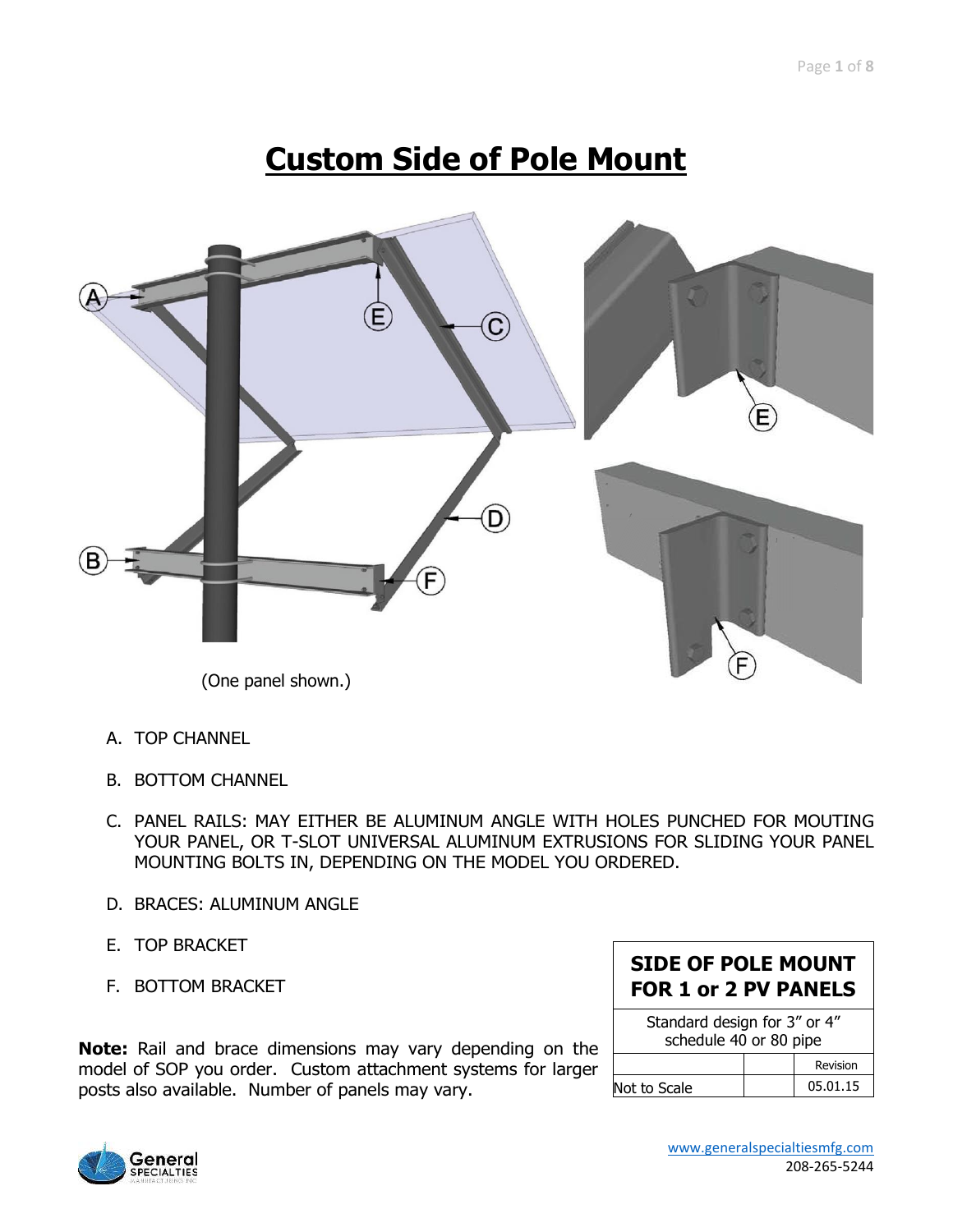#### Page **2** of **8**

#### **Hardware Package for SOP Mounts**

| Components                                                 | <b>Included Hardware</b><br>SOP-X, SOP-K<br>for 1 - Panel size<br>"B", "C", "D"<br>AND SOP-S<br>for 2 - Panel size "A"                                                         | <b>Included Hardware</b><br>SOP-Y - "B"&"C"<br>for 2 - Panel size "B" & "C"                                                                                                       | Included Hardware<br>$SOP-Y - "D"$<br>for 2 - Panel size "D" with<br>steel pipe clamp attachment<br>system |
|------------------------------------------------------------|--------------------------------------------------------------------------------------------------------------------------------------------------------------------------------|-----------------------------------------------------------------------------------------------------------------------------------------------------------------------------------|------------------------------------------------------------------------------------------------------------|
|                                                            |                                                                                                                                                                                |                                                                                                                                                                                   |                                                                                                            |
| For Attaching<br>to Post                                   | For Attaching $\begin{bmatrix} 4 & -3/8 \\ 8 & -3/8 \end{bmatrix}$ round U-bolts<br>Cross Channels $\begin{bmatrix} 8 & -3/8 \\ 8 & -3/8 \end{bmatrix}$ whiz nuts              | $4 - 1/2$ " round U-bolts<br>$8 - 1/2"$ washers<br>$8 - 1/2"$ locknuts                                                                                                            | $8 - 1/2"$ bolts<br>$16 - 1/2"$ washers<br>$8 - 1/2"$ locknuts<br>4 - pipe clamp halves                    |
| / Bracket<br>Connections                                   | For Rail / Brace $6 - 1/4$ " X 5/8" stainless<br>steel bolts<br>flange nuts                                                                                                    | $6 - 1/4"$ X 5/8" stainless steel<br><b>bolts</b><br>$6 - 1/4"$ stainless steel whiz $6 - 1/4"$ stainless steel whiz<br>flange nuts                                               | 6 - 3/8" X 1" bolts<br>$6 - 3/8"$ whiz flange nuts                                                         |
| For Attaching<br>Brackets to<br>Cross Channels Flange nuts | 8 - 1/4" X 5/8" stainless<br>steel bolts                                                                                                                                       | <b>bolts</b><br>$8 - 1/4$ " stainless steel whiz $8 - 1/4$ " stainless steel whiz $8 - 1/4$ " stainless steel whiz<br>flange nuts                                                 | 8 - 1/4" X 5/8" stainless steel 8 - 1/4" X 5/8" stainless steel<br>bolts<br>flange nuts                    |
| For<br>Attaching<br>Panels<br>to<br>Rails                  | $1/4"$ X 5/8" stainless steel<br>bolts<br>1/4" stainless steel whiz<br>flange nuts (Quantity<br>dependent on how many<br>panels will be used. 4 -<br>nuts and bolts per panel) | <b>bolts</b><br>$9 - 1/4$ " stainless steel whiz $9 - 1/4$ " stainless steel whiz<br>flange nuts<br>$(4 \text{ per panel plus one extra})$ $(4 \text{ per panel plus one extra})$ | $9 - 1/4"$ X 5/8" stainless steel $9 - 1/4"$ X 5/8" stainless steel<br>bolts<br>flange nuts                |

 SOP-X, SOP-S, and SOP-K mounts are for 3" Schedule 40 or 80 pipe (3" inside diameter/ 3.5" outside diameter) unless otherwise specified.

 SOP-Y mounts are for a 4" Schedule 40 or 80 pipe (4" inside diameter/ 4.5" outside diameter) unless otherwise specified.

Any SOP mount can be special ordered to fit a 4" or larger post for an additional charge.

| Panel Size "A" Panels<br>up to 140 watts<br>Dimensions $26.5"$ X 59.5"<br>10.94 Sq.Ft. MAX | Panel Size "B" Panels<br>145-205 watts<br>OR<br>Dimensions 32.5" X 62.5"<br>14.10 Sq.Ft. MAX | Panel Size "C" Panels<br>225 - 260 watts<br>60 cell<br>0 <sub>R</sub><br>Dimensions $39.5"$ X $65.5"$<br>17.96 Sq.Ft. MAX | Panel Size "D" Panels<br>$265+$ watts<br>-72 cell<br><b>OR</b><br>Dimensions 39.2" X 77.1"<br>20.98 Sq.Ft. MAX |
|--------------------------------------------------------------------------------------------|----------------------------------------------------------------------------------------------|---------------------------------------------------------------------------------------------------------------------------|----------------------------------------------------------------------------------------------------------------|
|--------------------------------------------------------------------------------------------|----------------------------------------------------------------------------------------------|---------------------------------------------------------------------------------------------------------------------------|----------------------------------------------------------------------------------------------------------------|



[www.generalspecialtiesmfg.com](http://www.generalspecialtiesmfg.com/)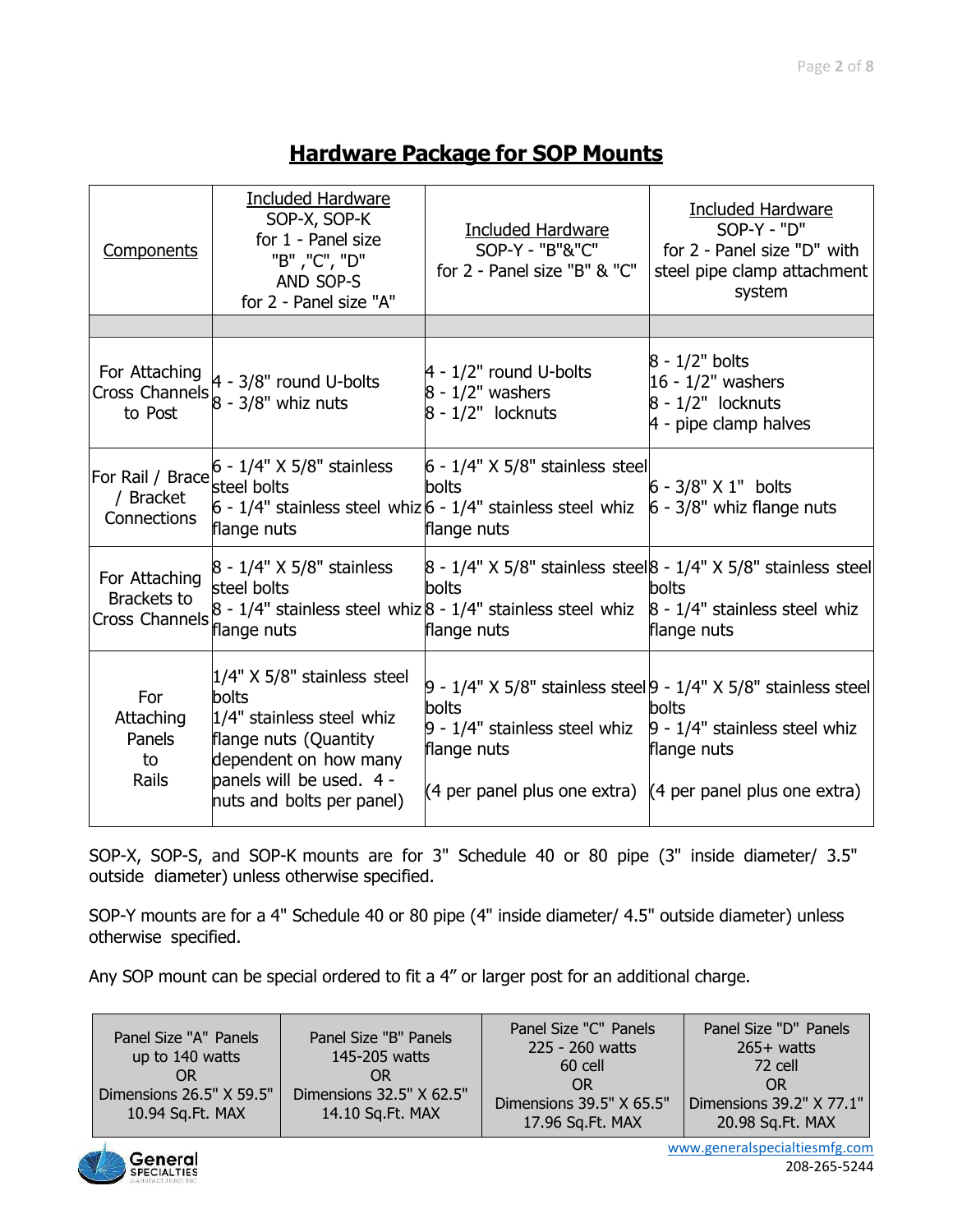### **General Specialties Recommendations for Pole Height and Dimension for Side of Pole Mounts**

We cannot guarantee a standard 1.67 safety factor if these recommendations are not observed. Since we cannot assess each customer's individual site and conditions, a professional installer and the local building department should be consulted for the safest and most effective installation.

| <b>SOP Model</b><br>and Panel<br><b>Size</b><br>(Letters in<br>" " refer to<br>panel size.<br><b>See</b><br><b>Capacity</b><br>Chart) | <b>Post Size</b><br>$(sch = schedule,$<br>or thickness of<br>pipe wall)                   | <b>Max</b><br>Pole<br><b>Height</b><br>above<br>concrete<br><b>Base</b><br>w/array<br>@ 45°<br>tilt | <b>Approximate</b><br><b>Clearance</b><br>between top<br>of concrete<br>and lowest<br>point on<br>array @ 45°<br>tilt | <b>Max Pole</b><br>Height<br>above<br>concrete<br>base<br>w/array<br>@ 60° tilt | <b>Approximate</b><br><b>Clearance</b><br>between top<br>of concrete<br>and lowest<br>point on<br>array @ 60°<br>tilt | Max Pole<br><b>Height</b><br>above<br>concrete<br>base<br>w/array<br>$@$ 90 $°$ tilt | <b>Approximate</b><br><b>Clearance</b><br>between top<br>of concrete<br>and lowest<br>point on<br>array @ 90°<br>tilt |
|---------------------------------------------------------------------------------------------------------------------------------------|-------------------------------------------------------------------------------------------|-----------------------------------------------------------------------------------------------------|-----------------------------------------------------------------------------------------------------------------------|---------------------------------------------------------------------------------|-----------------------------------------------------------------------------------------------------------------------|--------------------------------------------------------------------------------------|-----------------------------------------------------------------------------------------------------------------------|
| $SOP - K$<br>"A" or "B"<br>For 1 module<br>size "A" and<br>"B" up to<br>14.10 sq. ft.<br>max                                          | Standard post size:<br>3" sch 40<br>3" sch 80<br>Special order:<br>4" sch 40<br>4" sch 80 | 12' 6''<br>16' 6''<br>20'<br>20'                                                                    | $10'$ 2"<br>$14'$ $2''$<br>17' 8''<br>17'8''                                                                          | 11'<br>13' 6''<br>20'<br>20'                                                    | 8' 4''<br>10' 10''<br>17' 4''<br>17' 4''                                                                              | 9'6''<br>12'<br>20'<br>20'                                                           | $6' 6''$<br>9′<br>17'<br>17'                                                                                          |
| $SOP - X$<br>"C" or "D"<br>For 1 module<br>size "C" and<br>"D" up to 22<br>sq. ft. max                                                | Standard post size:<br>3" sch 40<br>3" sch 80<br>Special order:<br>4" sch 40<br>4" sch 80 | $8^\prime$<br>11'<br>16'<br>20'                                                                     | $5'$ $2''$<br>$8'$ 2"<br>$13'$ $2''$<br>$17'$ $2''$                                                                   | 6' 6''<br>8'6''<br>12' 6''<br>17'                                               | 3' 4''<br>5' 4''<br>9' 4''<br>13' 10"                                                                                 | 5'9''<br>7'3''<br>10'9''<br>14' 6''                                                  | 1'3''<br>3'7''<br>7'1''<br>10' 10''                                                                                   |
| $SOP - S "A"$<br>For 2<br>modules size<br>"A" ONLY up<br>to 22 sq. ft.<br>max                                                         | Standard post size:<br>3" sch 40<br>3" sch 80<br>Special order:<br>4" sch 40<br>4" sch 80 | 8'<br>10' 6''<br>15' 6''<br>20'                                                                     | $4' 6''$<br>7'<br>12'<br>16' 6''                                                                                      | 6' 6''<br>8'6''<br>12' 6''<br>16' 6''                                           | 2'3''<br>4'3''<br>8'3''<br>12'3''                                                                                     | 5' 6''<br>7'3''<br>10' 6''<br>14' 6''                                                | 0' 8''<br>2'5''<br>5' 8''<br>9' 8''                                                                                   |
| $SOP - Y$<br>"B"<br>For 2<br>modules size<br>"B" ONLY up<br>to 28.2 sq.<br>ft. max                                                    | Standard post size:<br>4" sch 40<br>4" sch 80                                             | 11'6''<br>15' 6''                                                                                   | $7'$ $10''$<br>11' 10''                                                                                               | 9'6''<br>13'                                                                    | 4'3''<br>8'9''                                                                                                        | 8'3''<br>11'                                                                         | 3'5''<br>$6'$ $2''$                                                                                                   |
| $SOP - Y$<br>"C"<br>For 2<br>modules size<br>"C" ONLY up<br>to 36 sq. ft.<br>max                                                      | Standard post size:<br>4" sch 40<br>4" sch 80                                             | 9'3''<br>12' 6''                                                                                    | 4'3''<br>7'6''                                                                                                        | 7'6''<br>10'                                                                    | $1^\prime\,8^{\prime\prime}$<br>4'2''                                                                                 | Footnote 1<br>8'6''                                                                  | Footnote 1<br>1' 10''                                                                                                 |

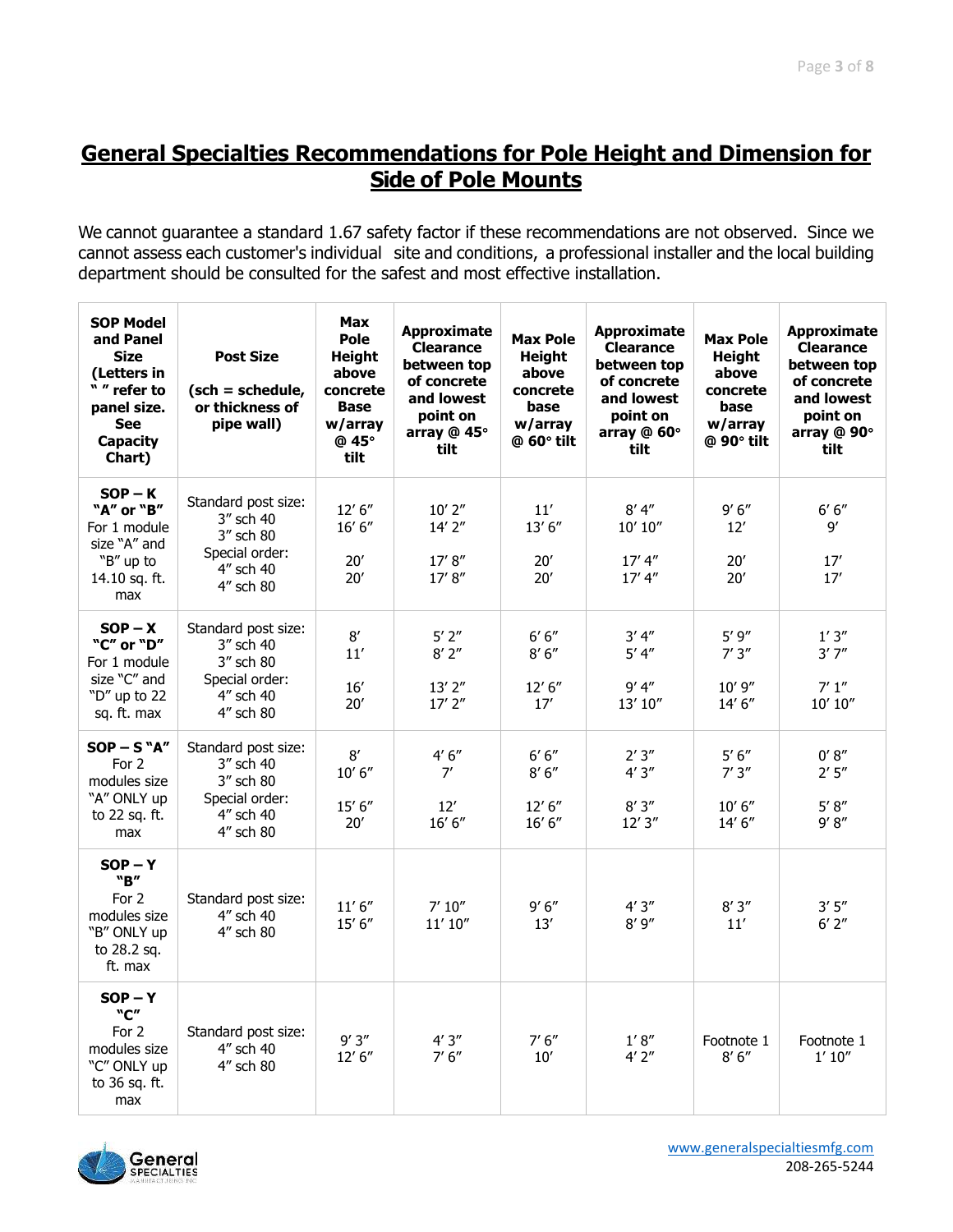| <b>SOP Model</b><br>and Panel<br><b>Size</b><br>(Letters in<br>" " refer to<br>panel size.<br>See<br><b>Capacity</b><br>Chart) | <b>Post Size</b><br>(sch = schedule,<br>or thickness of<br>pipe wall)                                     | <b>Max</b><br><b>Pole</b><br><b>Height</b><br>above<br>concrete<br>Base<br>w/array<br>@ 45°<br>tilt | Approximate<br><b>Clearance</b><br>between top<br>of concrete<br>and lowest<br>point on<br>array @ 45°<br>tilt | <b>Max Pole</b><br><b>Height</b><br>above<br>concrete<br>base<br>w/array<br>$@$ 60 $°$ tilt | Approximate<br><b>Clearance</b><br>between top<br>of concrete<br>and lowest<br>point on<br>array @ 60°<br>tilt | <b>Max Pole</b><br><b>Height</b><br>above<br>concrete<br>base<br>w/array<br>$@90°$ tilt | Approximate<br><b>Clearance</b><br>between top<br>of concrete<br>and lowest<br>point on<br>array @ 90°<br>tilt |
|--------------------------------------------------------------------------------------------------------------------------------|-----------------------------------------------------------------------------------------------------------|-----------------------------------------------------------------------------------------------------|----------------------------------------------------------------------------------------------------------------|---------------------------------------------------------------------------------------------|----------------------------------------------------------------------------------------------------------------|-----------------------------------------------------------------------------------------|----------------------------------------------------------------------------------------------------------------|
| $SOP - Y$<br>"D"<br>For 2<br>modules size<br>"D" ONLY up<br>to 42 sq. ft.<br>max                                               | Standard post size:<br>4" sch 40<br>4" sch 80<br>Special order:<br>5" sch 40<br>5" sch 80<br>$6''$ sch 40 | 5'9''<br>10' 6''<br>13'9''<br>18'9''<br>20'                                                         | 0'9''<br>5' 6''<br>8'9''<br>13'9''<br>15''                                                                     | Footnote 1<br>8'6''<br>11'<br>15'<br>17' 6''                                                | Footnote 1<br>2' 8''<br>$5'$ 2"<br>$9'$ $2''$<br>11'8''                                                        | Footnote 1<br>7' 4''<br>9'6''<br>13'3''<br>15'                                          | Footnote 1<br>0' 8''<br>1'10''<br>6'7''<br>8' 4''                                                              |

#### **Dimension of Post Hole for Standard SOP Installation**

| <b>SOP Model</b>                              | <b>Pipe Size</b>   | <b>Depth of Hole</b> | <b>Width of Square</b><br>Hole | <b>Diameter of</b><br><b>Round Hole</b> |
|-----------------------------------------------|--------------------|----------------------|--------------------------------|-----------------------------------------|
| $SOP - K$                                     | 3''                | 60''                 | 12''                           | 14''                                    |
|                                               | 4 <sup>''</sup>    | 72"                  | 12''                           | 14''                                    |
| SOP -X                                        | 3''                | 48"                  | 12''                           | 14''                                    |
|                                               | $4^{\prime\prime}$ | 72"                  | 12''                           | 14''                                    |
| $SOP - S$                                     | 3''                | 48"                  | 12''                           | 16''                                    |
|                                               | 4 <sup>''</sup>    | 72"                  | 12''                           | 16''                                    |
| $SOP - Y$<br>For 2 "B" or "C"<br>size modules | 4 <sup>''</sup>    | 60''                 | 16''                           | 20''                                    |
| $SOP - Y$                                     | 4 <sup>''</sup>    | 60''                 | 16''                           | 20''                                    |
| For 2 "D" size                                | 5''                | 72"                  | 16''                           | 20''                                    |
| modules                                       | 6''                | 72"                  | 18''                           | 24''                                    |

**Footnote 1**: There is not adequate clearance for these arrays with this size pipe. Use heavier schedule pipe or larger pipe diameter.

#### **WARNING**:

Your building department may require the concrete foundation for the post for a PV array to be designed by a structural engineer licensed in the state where the PV array is to be erected. This is required because failure will result in costly damage to the PV modules. The specs for a foundation described here, is suitable for most soil types, but no warranty of it's suitability for your soil or wind conditions is offered or implied.

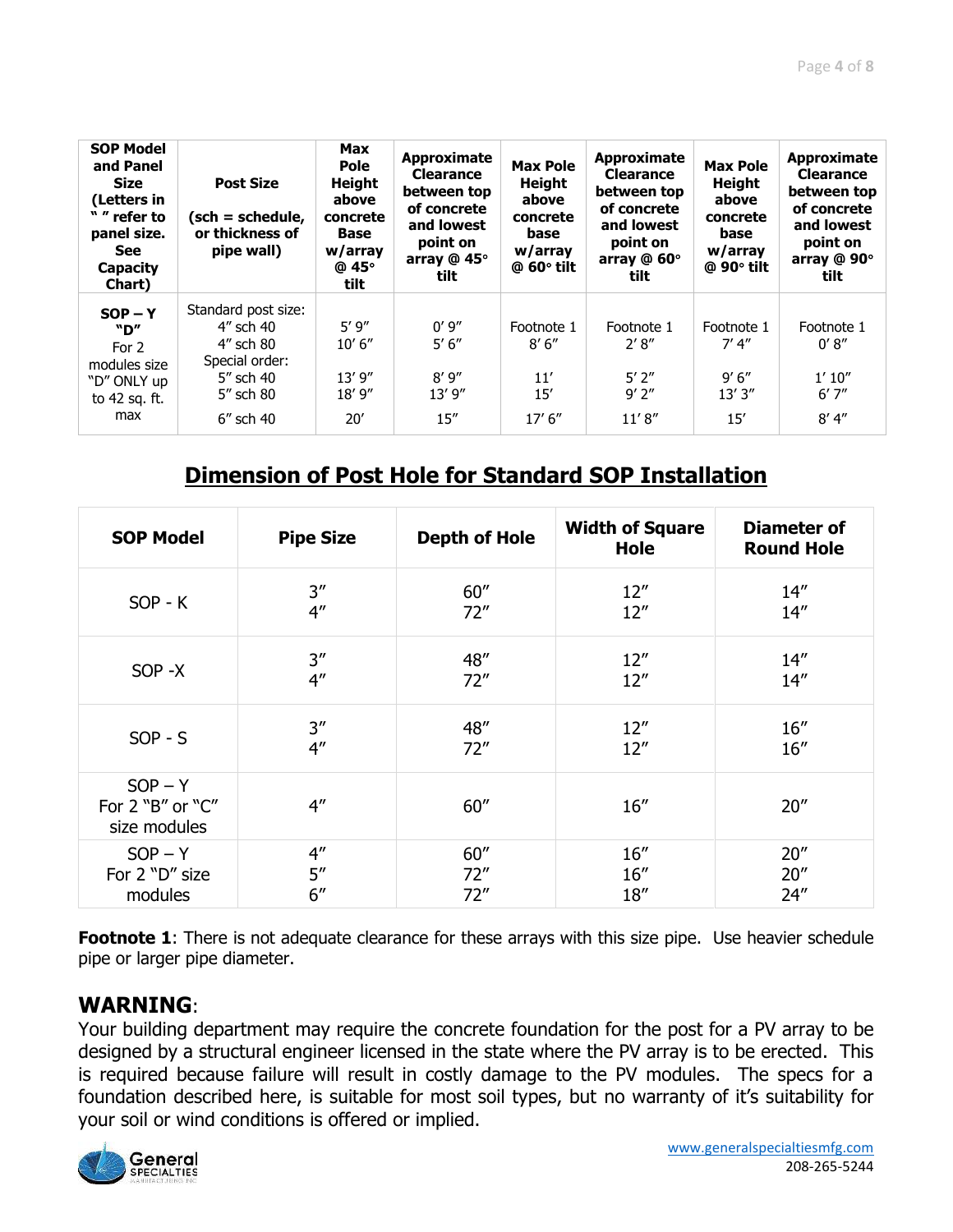### **Custom Side of Pole Mount for 1 or 2 PV Panels**

(single panel mount shown here)



- A. TOP CHANNEL
- B. PANEL RAILS: (MAY EITHER BE ALUMINUM ANGLE WITH HOLES PUNCHED FOR MOUNTING YOUR PANEL OR T-SLOT ALUMINUM EXTRUSIONS FOR SLIDING YOUR PANEL MOUNTING BOLTS IN, DEPENDING ON MODEL YOU ORDERED)
- C. BRACES
- D. BOTTOM CHANNEL
- E. TOP BRACKET
- F. BOTTOM BRACKET



These instructions are for either a one panel SOP mount or a two panel SOP mount. The assembly details are the same. Where instructions refer to a single panel, remember that if your mount has two panels, the process is the same. Keep approximately 1/4" space between panels. Also, note that rail and brace dimensions may vary depending on the model of SOP you ordered.

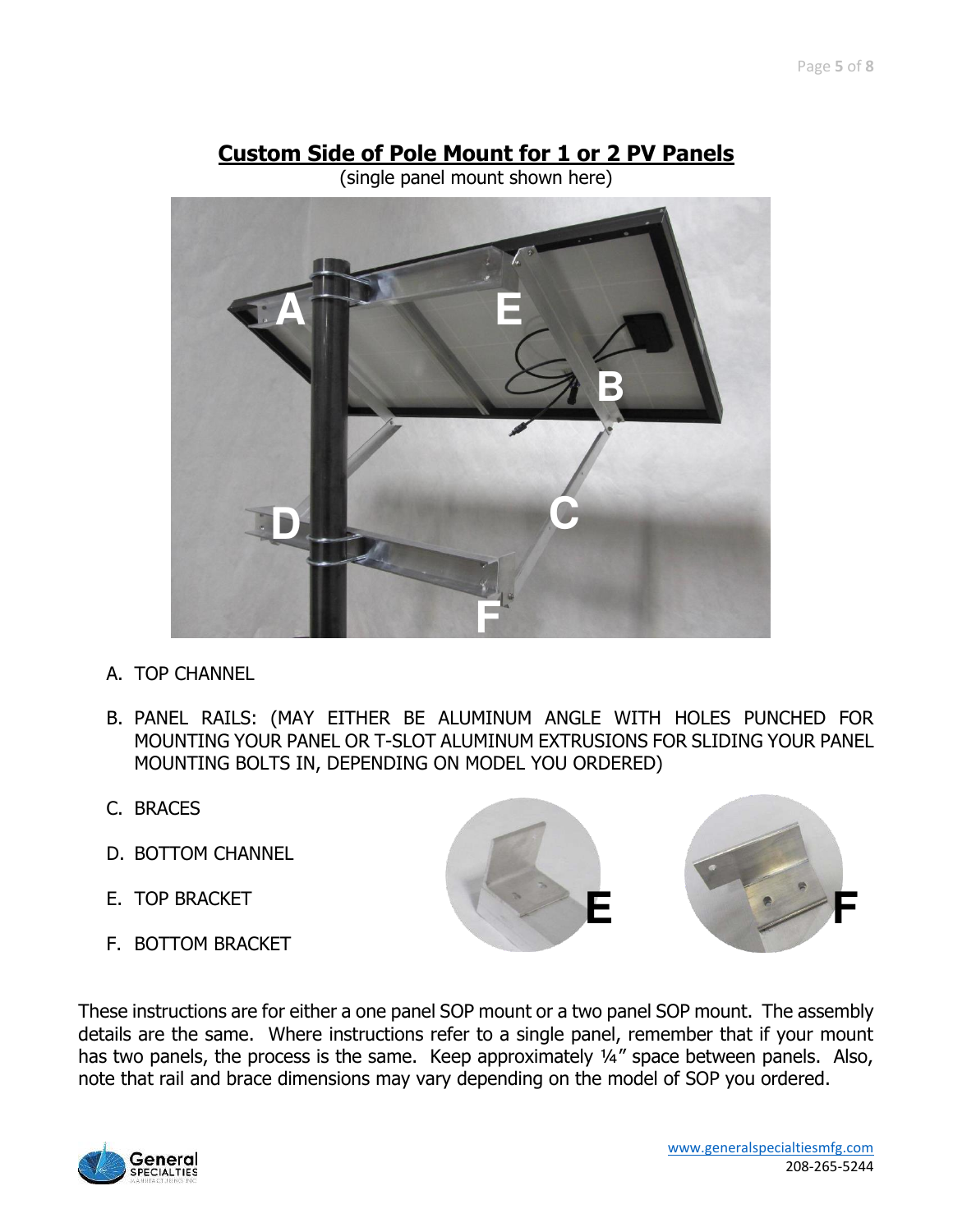

Place 2 channels on a flat surface. Attach 4 brackets as shown using provided bolts. Leave bolts finger tight for now.

Then bolt top channel with smaller brackets to the top of the post using U-bolts with washers and nuts. Make sure the holes in the small brackets on the top channel are UP.

To determine spacing between the 2 channels, use a panel rail to gauge the distance from the top of the top channel to the bottom of the bottom channel.



Hold a level on centerline as shown. Note bubble. Now move level to outer end of channel next to brackets. The bubble on the level must read the same. This will ensure that the panels are in plane. If the channels are not in plane then you will have a twist to your panel(s).





Attach panel rails to solar panel across the width of the panel as shown. Make sure slotted part of rail "toes-out" toward ends of panel. It is important that whiz flange nut bears against the rail. Insert the bolt from bottom facing out.

(Note: These instructions refer to angle rails with punched mounting holes. If you have T- slot rails, slide bolt heads into T-slot then insert shaft of bolt into holes in back of the panel frame and tighten with flange nut)



Attach braces to bottom channel brackets as shown.



 [www.generalspecialtiesmfg.com](http://www.generalspecialtiesmfg.com/) 208-265-5244

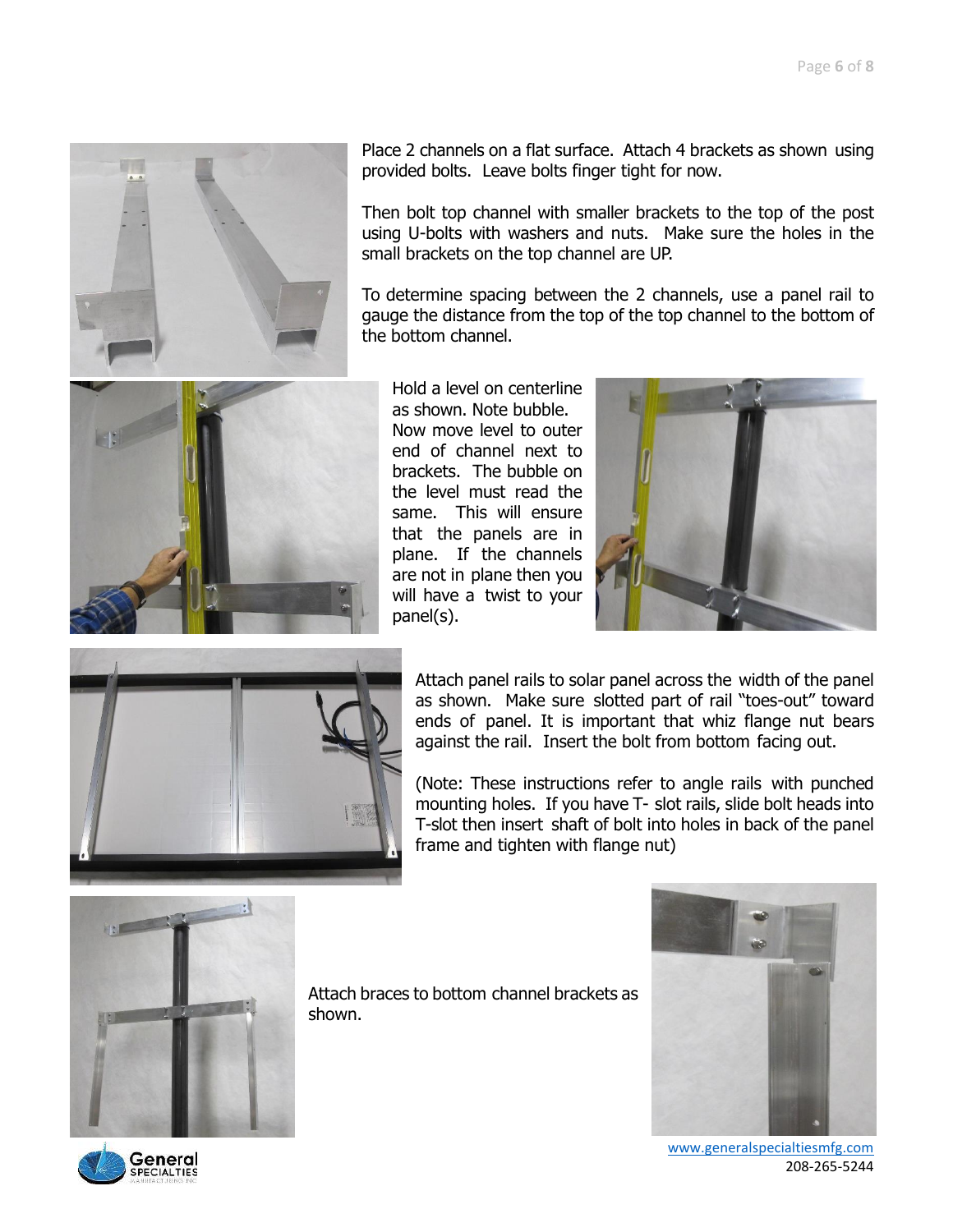



Attach panel/rail assembly to the outside of the top channel brackets as shown.







Note in Fig. B, the bottom channel has been moved farther up the post than in Fig. A to achieve a more horizontal adjustment for the panel.









In order to adjust the panel to a more vertical orientation, refasten braces to bottom channel brackets as desired. And if you want to adjust your panel dead vertical, remove braces entirely and position bottom channel so holes in bottom channel bracket line up with holes in the bottom of the rail.